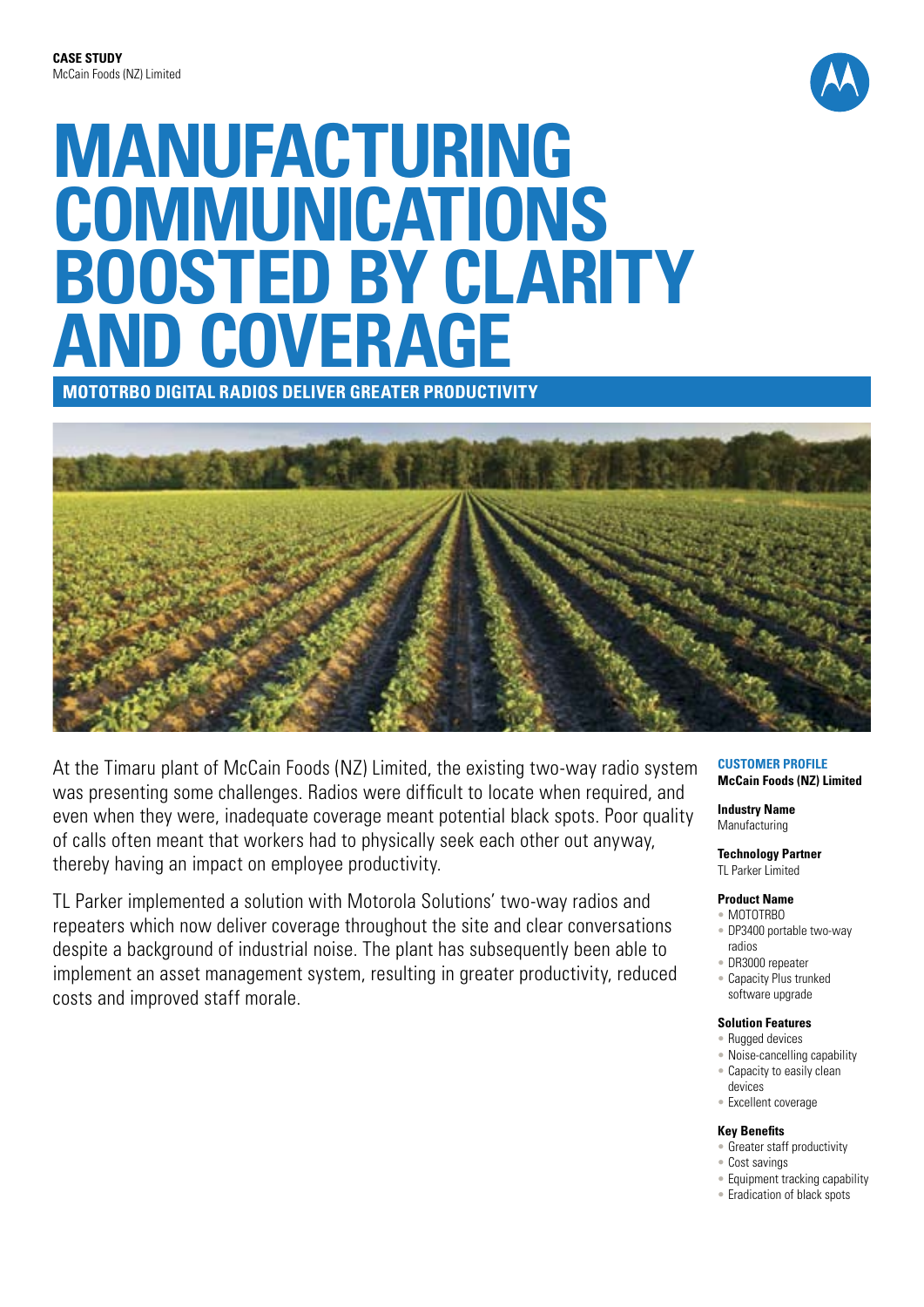

## **THE CHALLENGE**

McCain began as a small frozen foods plant in Florenceville, Canada, opening in 1957. The first sales office opened in Auckland in 1987 and, through further acquisitions and development, now produces french fries, vegetables and meals in New Zealand, with plants located in Timaru and Hastings. The manufacturing plant in Timaru produces french fries all year round.

The existing analogue radio system at the Timaru site was beginning to struggle with the size of the site – more than 50 acres – and there were a number of black spots.

Being a manufacturing site, the factory heavily relies on stainless steel within the premises, which created lots of static even where there was clear line of sight between callers.

In addition, each department ran its own set of radios, which included various models, in differing states of effectiveness and status. The radios tended to be allocated to a person, rather than a role, and it was difficult to ensure a smooth handover of adequately functioning equipment between workers or shifts.

## **THE SOLUTION**

Initially McCain spoke to TL Parker, one of New Zealand's major service and sales providers for various forms of mobile two-way radio equipment, systems and networks.

TL Parker engineers visited the site in Timaru, and performed an extensive penetration test on the entire site to actually demonstrate that they could deliver what was promised. By working with McCain engineers and setting up comprehensive testing, TL Parker demonstrated that good coverage with no black spots could be achieved with Motorola Solutions' products.

"The penetration testing was very good. The TL Parker guys took the time to understand the business, understand the challenges, and worked with us to come up with a good solution, " says Karl Thin, plant manager at Timaru.

McCain took the opportunity to futureproof its system and move to a digital system, rather than simply use boosters. TL Parker recommended a Motorola Solutions MOTOTRBO DR3000 repeater and DP3400 portable twoway radios as well as a Capacity Plus software upgrade to achieve the required standards of communication.

# **"The TL Parker guys took the time to understand the business, understand the challenges, and worked with us to come up with a good solution."**

Karl Thin, plant manager – Timaru, McCain Foods (NZ) Limited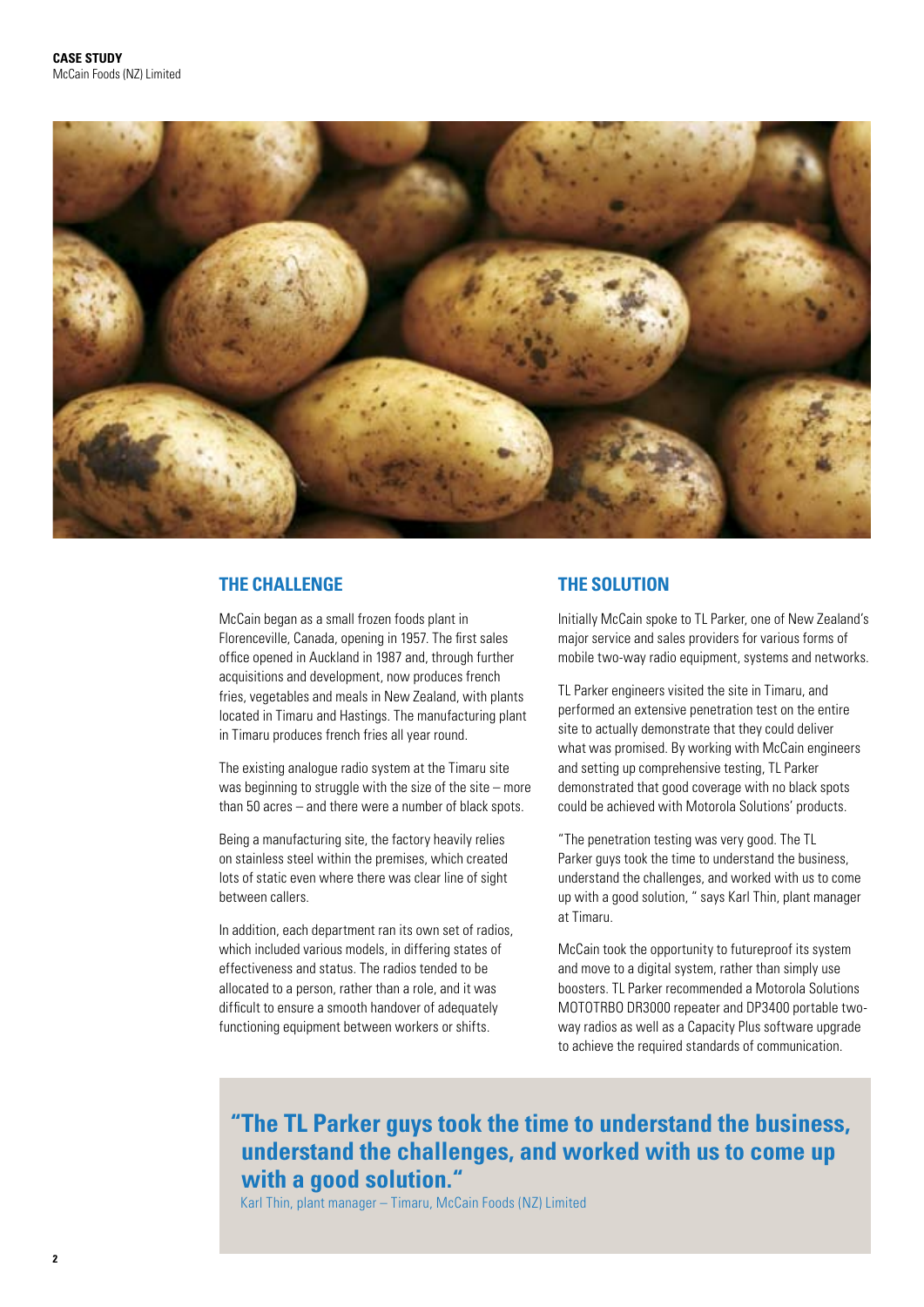# **"We used to replace two to three radios a year. We have now had the digital radio system for nearly two years and, in that time, we have only had to replace one radio due to a genuine incident."**

Karl Thin, plant manager – Timaru, McCain Foods Limited

## **THE BENEFITS**

The new system rolled out in May 2011, and has been in operation for more than a year.

McCain has achieved a range of benefits from the rollout:

- All radios are now uniform across the plant.
- Coverage is excellent, with no black spots.
- The noise-cancelling feature of the radios means clarity of conversation despite the background noise of a manufacturing facility.
- Improved staff morale arising from a more efficient working environment.
- The radios can be cleaned, which makes them ideal for use in a hygienic environment where food is produced:

"The radios are waterproof so the ability to keep them clean is better and simple to execute. Craig from TL Parker actually dropped one in a bucket of water, which is not something I recommend my team do, but it certainly demonstrated the point! In this environment, the capacity to keep them hygienic is really good," says Thin.

- The new equipment has enabled the development of a visual management system for accountability. McCain has been able to institute a tracking system so that workers coming on or off the site know which radios were ready to go, that they were fully charged, and who currently has them.
- Greater accountability and ownership has led to cost savings and a reduced rate of equipment replacement:

"We used to replace two to three radios a year. We have now had the digital radio system for nearly two years and, in that time, we have only had to replace one radio due to a genuine incident. This is because everyone looks after the equipment better, given that the management system shows who had the radio last and who has it now. This development has been noted with appreciation from the leadership team," says Thin.

• The system now enables different callers to share timeslots, where there was no ability before. Moreover, McCain can split channels between different areas of the business – security, maintenance and general operation – if need be to ensure confidentiality of conversations.